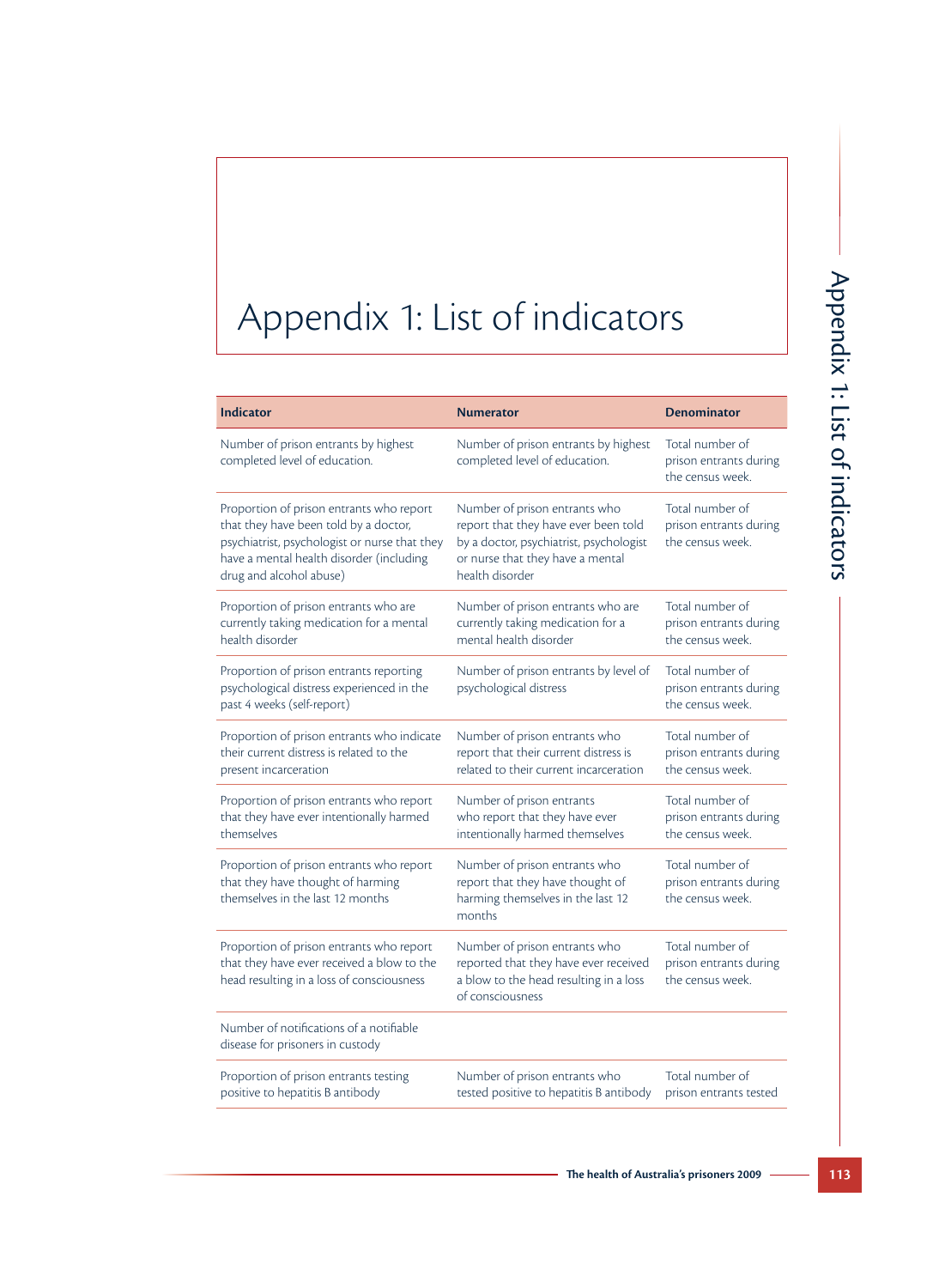## **Appendix 1: List of indicators (continued)**

| <b>Indicator</b>                                                                                                                                                      | <b>Numerator</b>                                                                                                                                                     | <b>Denominator</b>                                                      |
|-----------------------------------------------------------------------------------------------------------------------------------------------------------------------|----------------------------------------------------------------------------------------------------------------------------------------------------------------------|-------------------------------------------------------------------------|
| Proportion of prison entrants testing<br>positive to hepatitis C antibody                                                                                             | Number of prison entrants who<br>tested positive to hepatitis C antibody                                                                                             | Total number of<br>prison entrants tested                               |
| Proportion of prison entrants testing<br>positive for HIV                                                                                                             | Number of prison entrants who<br>tested positive for HIV                                                                                                             | Total number of<br>prison entrants tested                               |
| Proportion of prison entrants who report<br>that they have been told by a doctor or<br>nurse that they have arthritis, and who still<br>have the condition currently. | Number of prison entrants who<br>report that they have been told by<br>a doctor or nurse that they have<br>arthritis, and who still have the<br>condition currently. | Total number of<br>prison entrants during<br>the census week.           |
| Proportion of prison entrants who reported<br>that they have been told by a doctor or<br>nurse that they have CVD, and who still<br>have the condition currently      | Number of prison entrant who report<br>that they have been told by a doctor<br>or nurse that they have CVD, and<br>who still have the condition currently            | Total number of<br>prison entrants during<br>the census week.           |
| Proportion of prison entrants who reported<br>that they have been told by a doctor or<br>nurse that they have diabetes, and who still<br>have the condition currently | Number of prison entrants who<br>report that they have been told by<br>a doctor or nurse that they have<br>diabetes, and who still have the<br>condition currently   | Total number of<br>prison entrants during<br>the census week.           |
| Proportion of prison entrants who report<br>that they have been told by a doctor or<br>nurse that they have cancer, and who still<br>have the condition currently.    | Number of prison entrants who<br>report that they have been told by<br>a doctor or nurse that they have<br>arthritis, and who still have the<br>condition currently. | Total number of<br>prison entrants during<br>the census week.           |
| Proportion of female prison entrants who<br>report that they have ever been pregnant                                                                                  | Number of female prison entrants<br>who report that they have ever been<br>pregnant                                                                                  | Total number<br>of female prison<br>entrants during the<br>census week. |
| Mean/median age at first pregnancy                                                                                                                                    |                                                                                                                                                                      |                                                                         |
| Number of pregnant female prisoners in<br>custody                                                                                                                     |                                                                                                                                                                      |                                                                         |
| Proportion of female prison entrants<br>who report that they have had a cervical<br>screening in the last two years                                                   | Number of female prison entrants<br>who reported having a cervical<br>screening in the last two years                                                                | Total number<br>of female prison<br>entrants during the<br>census week. |
| Number of deaths in custody                                                                                                                                           |                                                                                                                                                                      |                                                                         |
| Number of deaths post-release                                                                                                                                         |                                                                                                                                                                      |                                                                         |
| Mean/median age at which prison entrants<br>smoked their first full cigarette                                                                                         |                                                                                                                                                                      |                                                                         |
| Proportion of prison entrants who report<br>that they currently smoke tobacco                                                                                         | Number of prison entrants who<br>report that they currently smoke<br>tobacco                                                                                         | Total number of<br>prison entrants during<br>the census week.           |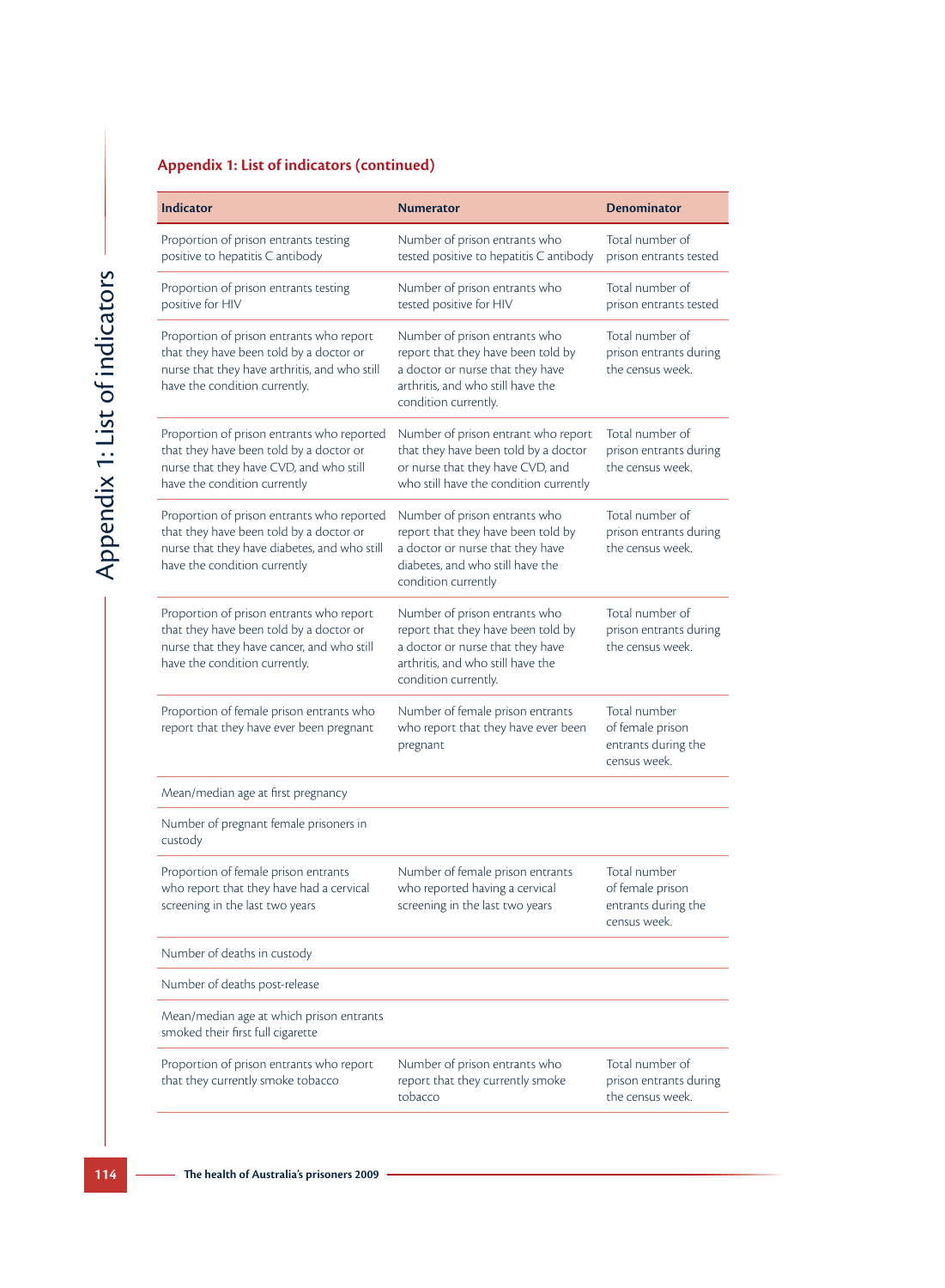## **Appendix 1: List of indicators (continued)**

| <b>Indicator</b>                                                                                                                                                    | <b>Numerator</b>                                                                                                                                                                         | <b>Denominator</b>                                            |
|---------------------------------------------------------------------------------------------------------------------------------------------------------------------|------------------------------------------------------------------------------------------------------------------------------------------------------------------------------------------|---------------------------------------------------------------|
| Proportion of prison entrants who report a<br>risk of alcohol-related harm (self-report)                                                                            | Number of prison entrants who<br>received a consumption score of at<br>least 6 on the Alcohol Use Disorders<br>Identification Test (AUDIT), indicating<br>a risk of alcohol-related harm | Total number of<br>prison entrants during<br>the census week. |
| Proportion of prison entrants who report<br>that they engaged in illicit drug use in the<br>last 12 months                                                          | Number of prison entrants who<br>report that they engaged in illicit drug<br>use in the last 12 months                                                                                   | Total number of<br>prison entrants during<br>the census week. |
| Proportion of prison entrants who report<br>that they have injected drugs                                                                                           | Number of prison entrants who<br>report that they have injected drugs                                                                                                                    | Total number of<br>prison entrants                            |
| Proportion of prison entrants who report<br>that they have shared injecting equipment                                                                               | Number of prison entrants who<br>reported that they have shared<br>injecting equipment                                                                                                   | Total number of<br>prison entrants                            |
| Proportion of prison entrants who report<br>having had unprotected sex with a new or<br>casual partner in the last month                                            | Number of prison entrants who<br>report having had unprotected sex<br>with a new or casual partner in the<br>last month                                                                  | Total number of<br>prison entrants                            |
| Proportion of prison entrants who, in<br>the last 12 months, consulted a health<br>professional for their own health within the<br>community                        | Number of prison entrants by<br>professional health contact sought in<br>the community                                                                                                   | Total number of<br>prison entrants during<br>the census week. |
| Proportion of prison entrants who, in<br>the last 12 months, consulted a health<br>professional for their own health in prison                                      | Number of prison entrants by<br>professional health contact sought in<br>prison                                                                                                          | Total number of<br>prison entrants during<br>the census week. |
| Proportion of prison entrants who, in the<br>last 12 months, needed to consult with a<br>health professional in the community but<br>did not                        | Number of prison entrants by type of<br>health professional contact required<br>in the community, yet not sought                                                                         | Total number of<br>prison entrants during<br>the census week. |
| Proportion of prison entrants who, in the<br>last 12 months, needed to consult with a<br>health professional while in prison, but did<br>not                        | Number of prison entrants by type of<br>health professional contact required<br>in prison, yet not sought                                                                                | Total number of<br>prison entrants during<br>the census week. |
| Proportion of prison entrants by reason for<br>not seeking health contact in the last 12<br>months when required                                                    | Number of prison entrants by reason<br>for not seeking health contact when<br>required                                                                                                   | Total number of<br>prison entrants during<br>the census week. |
| Proportion of prisons that receive visits by<br>an Aboriginal community controlled health<br>organisation or an Aboriginal medical<br>service at least once a month | Number of prisons that receive<br>visits by an Aboriginal community<br>controlled health organisation or an<br>Aboriginal medical service at least<br>once a month                       | Total number of<br>prisons                                    |